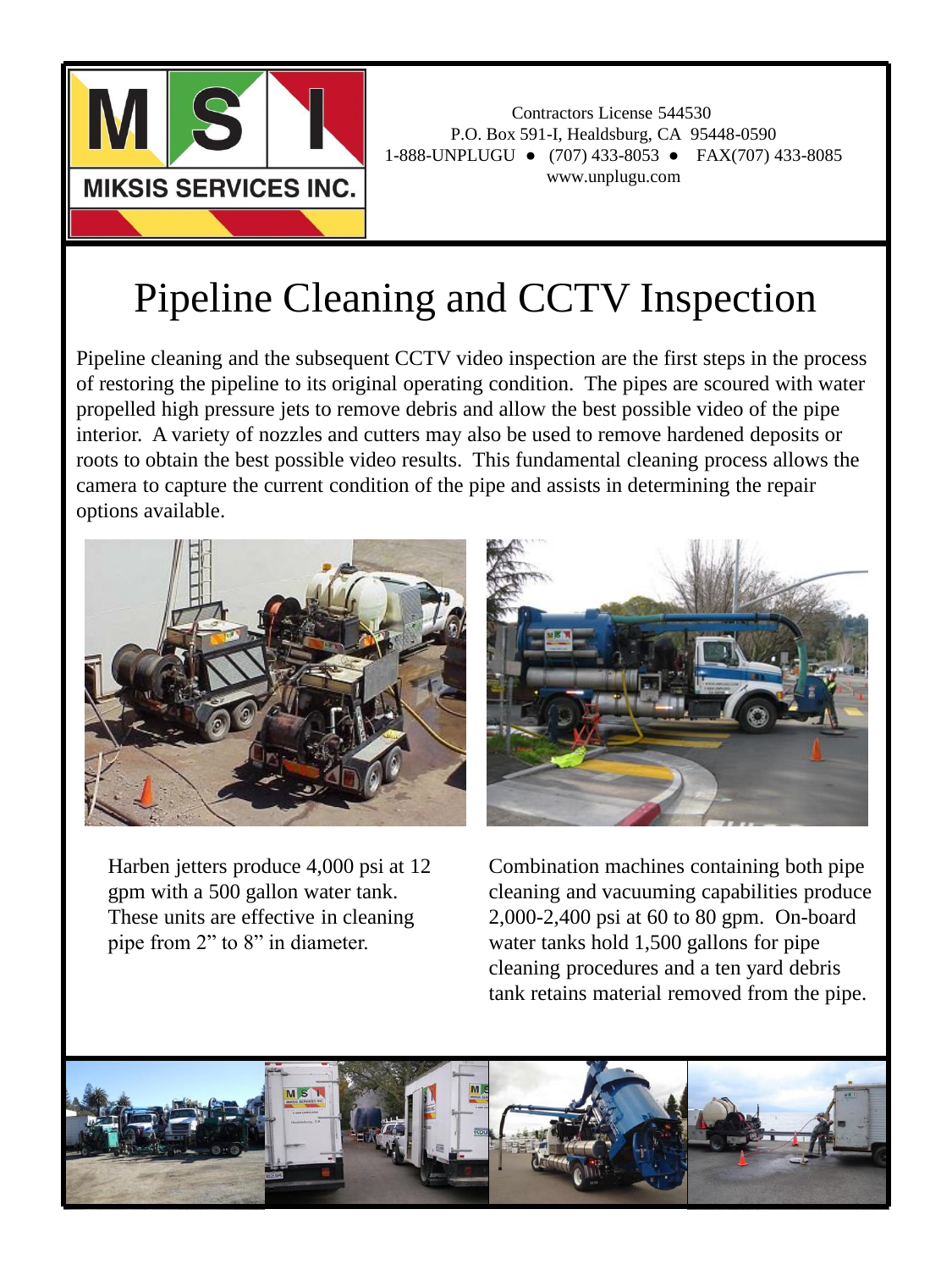

Contractors License 544530 P.O. Box 591-I, Healdsburg, CA 95448-0590 1-888-UNPLUGU ● (707) 433-8053 ● FAX(707) 433-8085 www.unplugu.com

## Pipeline Cleaning and CCTV Inspection







Mobile video units carry all the equipment necessary to conduct a video inspection. Once the camera equipment has been staged in the pipe, a reel containing 1,500' of single conductor cable enables the operator to remotely control the camera's functions and pace during the inspection and transmit video and data to the on-board computer.